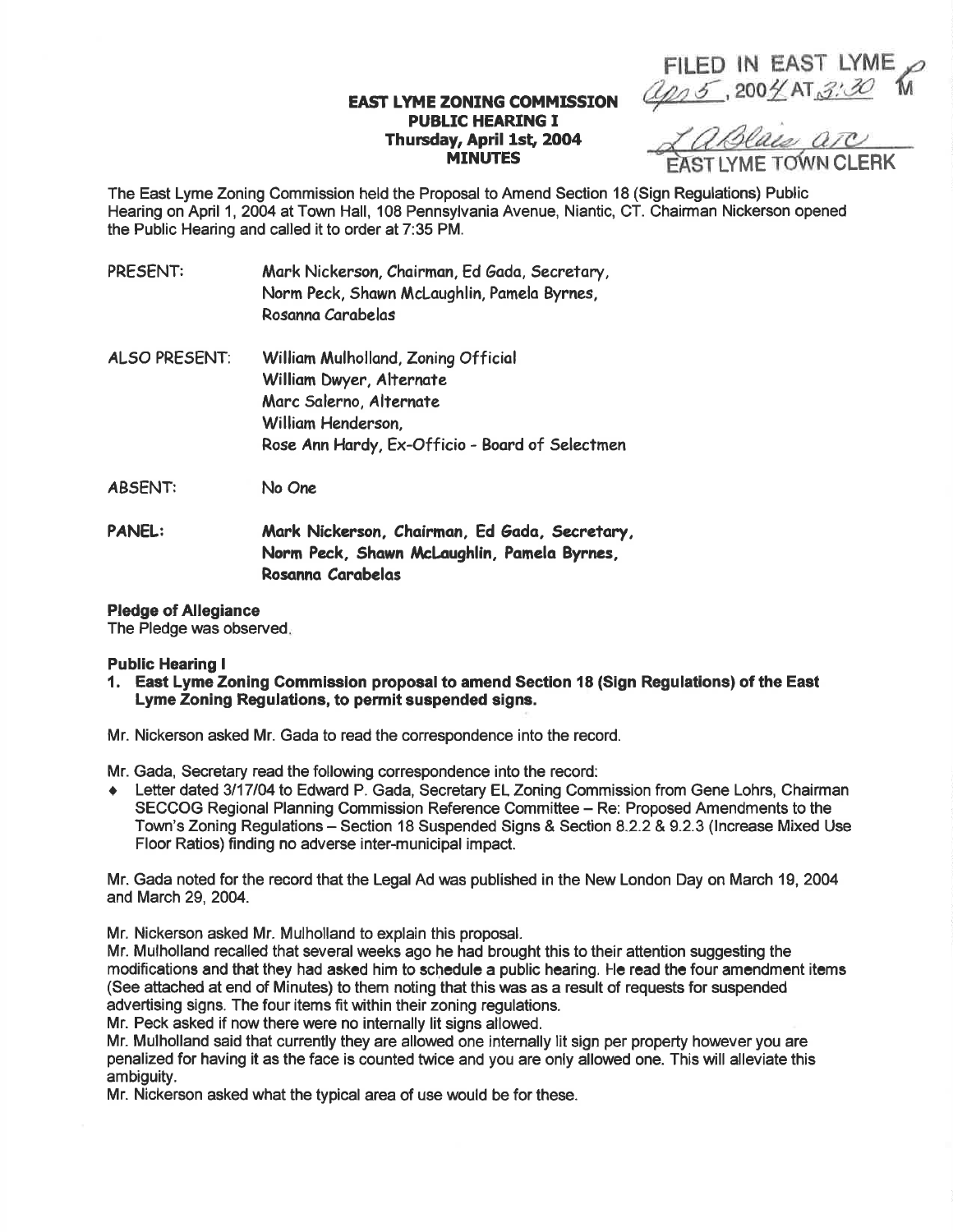Mr. Mulholland said that it could be used typically in any CA of CB zone. They try not to discriminate. This also could typically be used in the village district. Suspended signs typically can be quite attractive for a community.

Mr. Nickerson asked if this would be allowing more signage or the same amount of signage. Mr. Mulholland replied no, this would not allow anymore signage. The signage would still be based as it has been before and this would just become another option available.

Mr. Nickerson called for anyone from the public who wished to speak in favor of this application  $-$ Hearing no one -

Mr. Nickerson called for anyone from the public who wished to speak in opposition to this application -Hearing no one  $-$ 

Mr. Nickerson called for anyone from the public who wished to comment in general on this application – Hearing no one  $-$  and  $-$  Hearing no further questions or comments  $-$ 

Mr. Nickerson called for a motion to close this public hearing.

### \*MOT|ON (1)

Mr. Gada moved that this public hearing be closed. Ms. Carabelas seconded the motion. Vote:  $6-0-0$ . Motion passed.

Mr. Nickerson closed this Public Hearing at 7:42 PM.

Respectfully submitted,

Koren Zmitruk, Recording Secretory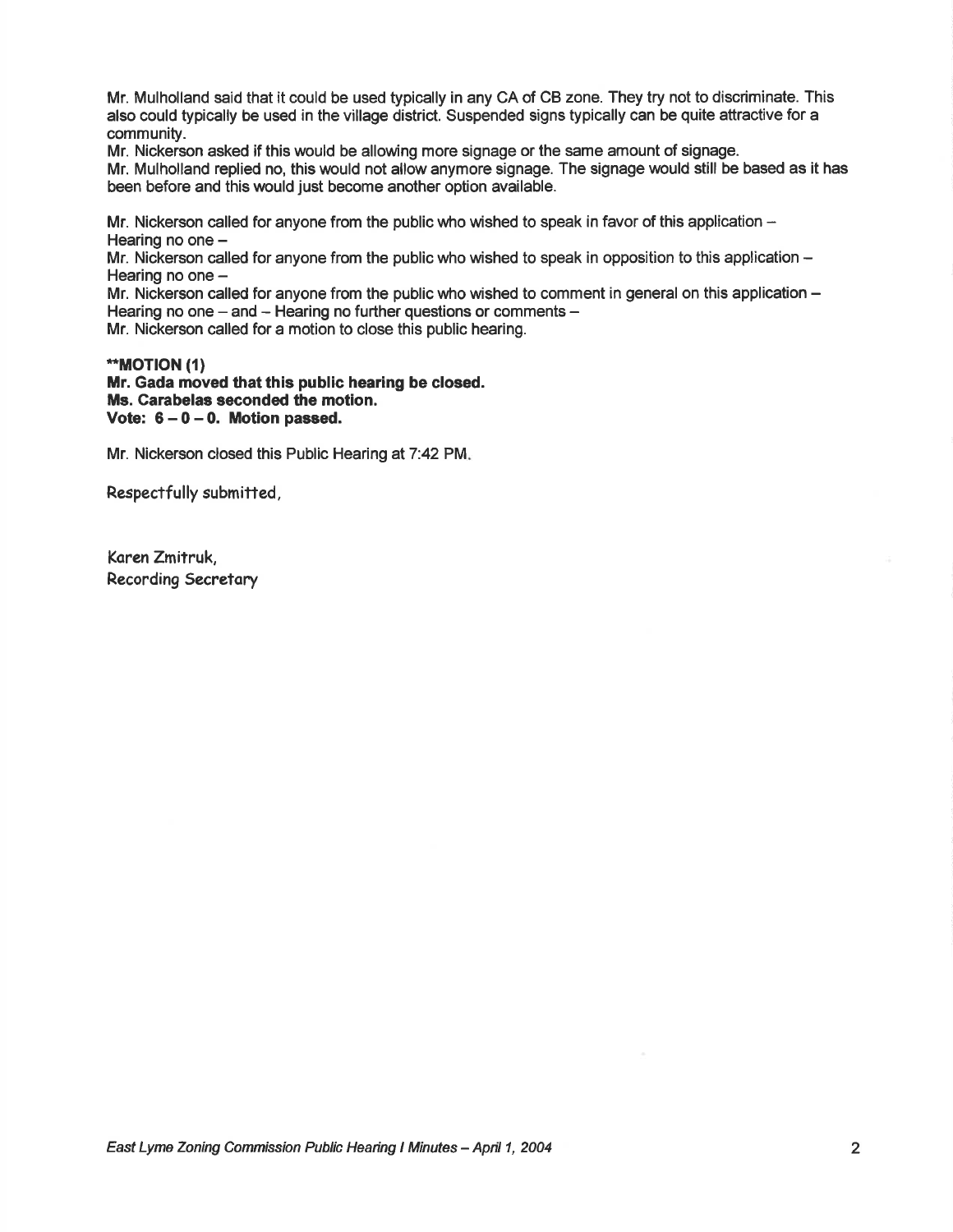## Proposed amendment Section 18 "Sign Regulations"

As a result of numerous requests over several years I am recommending that this Commission review *Now extern* the feasibility of permitting suspended advertising signs. Should the Board choose to move forward I would suggest the following amendment.

Delete in Section l8.l.l2 "signs Prohibited Under this Ordinance" the words "Suspended signs".

?o.

 $\mathcal P$ ubl. $\mathcal C$ 

Hearing

4

 $\overline{1}$ 

 $:$ ng

 $\mathcal{I}$ 

 $\rightarrow$ or

**Rublic** 

 $H$ 

Modify Table 1.5A "Permitted signs by Type and Zoning District" by deleting the letter "N" in zoning district in all columns for suspended signs and adding the letter "S". 2

Modify Table 1.5c "Number Dimensions and tocation of Individual sign by Zoning District" by adding the words "Suspended Sign" after "Freestanding" in block one under "Type of Sign".

- 3. Add the following statement at the bottom of the page; The minimum height from the ground to the bottom of the suspended sign shall be Ten feet.
- Modify table l.5D by adding the following text after the period in the sentence "No more than one internally-lit sign shall be permitted for each zone lot." Add  $\frac{1}{\sqrt{1-\frac{1}{\sqrt{1-\frac{1}{\sqrt{1-\frac{1}{\sqrt{1-\frac{1}{\sqrt{1-\frac{1}{\sqrt{1-\frac{1}{\sqrt{1-\frac{1}{\sqrt{1-\frac{1}{\sqrt{1-\frac{1}{\sqrt{1-\frac{1}{\sqrt{1-\frac{1}{\sqrt{1-\frac{1}{\sqrt{1-\frac{1}{\sqrt{1-\frac{1}{\sqrt{1-\frac{1}{\sqrt{1-\frac{1}{\sqrt{1-\frac{1}{\sqrt{1-\frac{1}{\sqrt{1-\frac{1}{\sqrt{1-\frac{1}{\sqrt{1-\frac{1}{\sqrt{1-\frac{1}{\sqrt{1-\frac{1}{\sqrt{1-\frac{1$ "Suspended signs shall not be internally illuminated"<br>Soct. 8.2.2 + Soct. 9.2.3
	- Modify Section 8.2,2, cA commercial District and section 9.2.3-cB Commercial District by deleting "40 percent" and replace the text with "50 percent".

Attachment - Public Hearings 1-11 Commission  $\epsilon$ oniv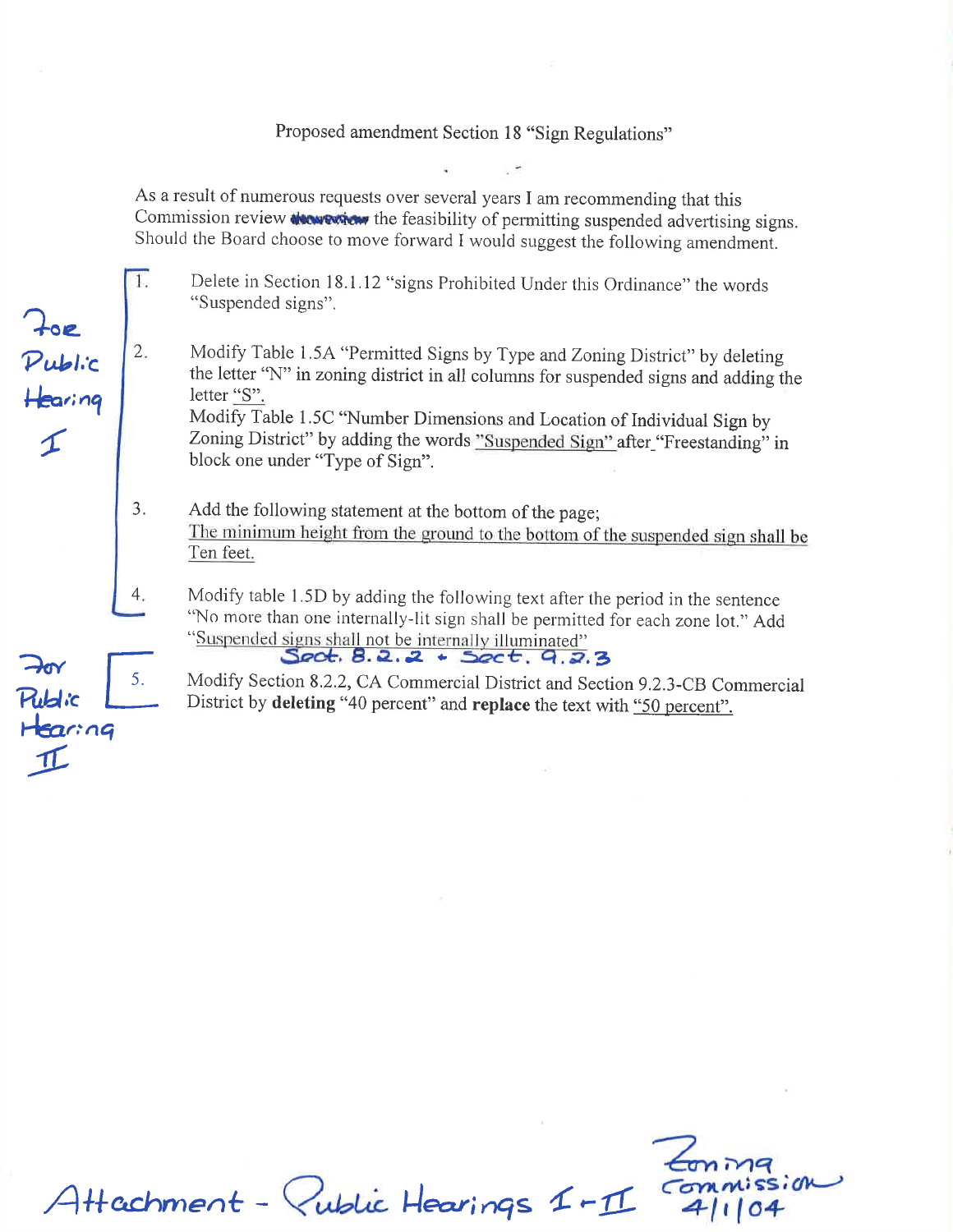FILED IN EAST LYME ap 5,2004 AT 3:30

### EAST IYME ZONING COMMISSION PUBLIC HEARING II Thunsday, April lst, 2O04 **MINUTES**

The East Lyme Zoning Commission held the Proposal to Amend Sections 8.2.2 and 9.2.3 (lncrease mixed used floor ratios) Public Hearing on April 1,2004 at Town Hall, 108 Pennsylvania Avenue, Niantic, CT. Chairman Nickerson opened the Public Hearing after the previously scheduled Public Hearing and called it to order at 7:42PM.

| PRESENT: | Mark Nickerson, Chairman, Ed Gada, Secretary, |
|----------|-----------------------------------------------|
|          | Norm Peck, Shawn McLaughlin, Pamela Byrnes,   |
|          | Rosanna Carabelas                             |
|          |                                               |

- ALSO PRESENT: William Mulholland, Zoning Official Williom Dwyer, Alternate Morc Solerno, Alternote William Henderson, Rose Ann Hardy, Ex-Officio - Board of Selectmen
- ABSENT: No One
- PANEL: Mark Nickerson, Chairman, Ed Gada, Secretary, Norm Peck, Shawn McLaughlin, Pamela Byrnes, Rosonno Carabelos

### Public Hearing ll

- 1. East Lyme Zoning Gommission prcposal to amend Sections 8.2.2 and 9.2.3 of the Zoning Regulations to increase the floor ratios for mixed use development in GA and CB Commercial Zones.
- Mr. Nickerson asked Mr. Gada to read the correspondence into the record.

Mr. Gada, Secretary read the following correspondence into the record:

Letter dated 3/17/04 to Edward P. Gada, Secretary EL Zoning Commission from Gene Lohrs, Chairman SECCOG Regional Planning Commission Reference Committee - Re: Proposed Amendments to the Town's Zoning Regulations - Section 8.2.2 & 9.2.3 (Increase Mixed Use Floor Ratios) finding no adverse inter-municipal impact.

Mr. Gada noted for the record that the Legal Ad was published in the New London Day on March 19,2004 and March 29,2004.

Mr. Nickerson asked Mr. Mulholland to explain this proposal.

Mr. Mulholland explained that this is a housekeeping measure particularly aimed at the downtown area and the rectangular buildings found there that do not meet the 60/40 mixed-use ratio. ln CA and CB zones 60% of the use can be for commercial on the bottom floor and the top 40% can be for apartment use. Buildings are typically rectangular and therefore this ratio does not work. lt would require an addition on the top floor to meet the ratio requirement.

Mr. Peck asked if the 40% came from trying to encourage pitched roofs.

Mr. Mulholland said no, that as he recalls, this arose in the 1980's as a result of a Commission looking to come up with a number, everyone was tired and this ratio came out and was adopted. The 50% proposed here is much more likely and would encourage the use of those difficult buildings that people are reluctant to purchase and utilize due to the inherent cost to suit the 60/40.

Mr. Nickerson commented that he does not see anything negative arising from this change and asked Mr. Mulholland if he did.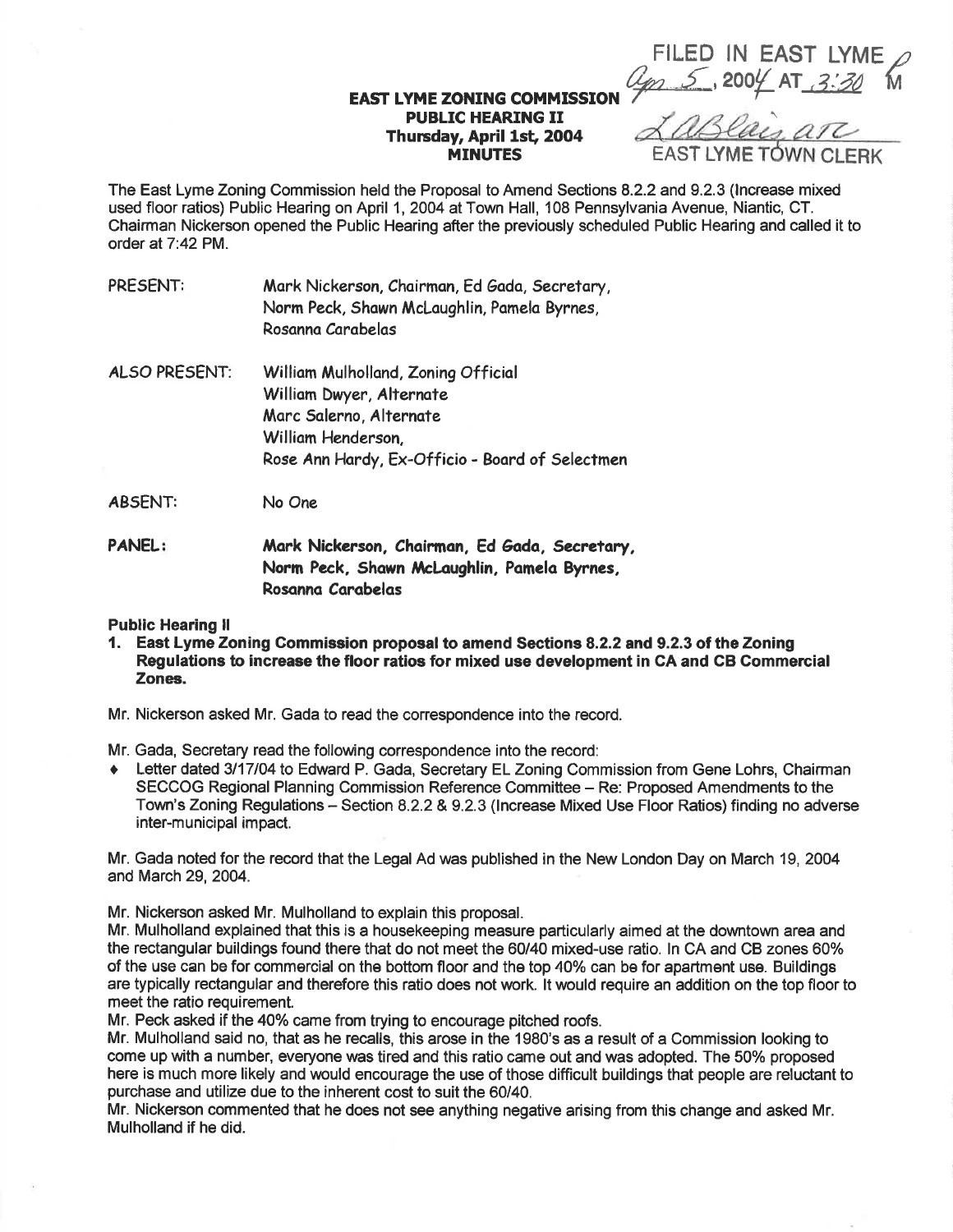Mr. Mulholland said no and added that in fact some buildings have not been able to be utilized due to the 60/40 requirement.

Mr. Nickerson called for anyone from the public who wished to speak in favor of this application  $-$ Hearing no one -

Mr. Nickerson called for anyone from the public who wished to speak in opposition to this application  $-$ Hearing no one  $-$ 

Mr. Nickerson called for anyone from the public who wished to comment in general on this application – Hearing no one  $-$  and  $-$  Hearing no further questions or comments  $-$ 

Mr. Nickerson called for a motion to close this public hearing.

\*\*MOTION (1) Ms. Byrnes moved that this public hearing be closed. Mr. Gada seconded the motion. Vote:  $6-0-0$ . Motion passed.

Mr. Nickerson closed this Public Hearing at 7:46 PM.

Respectfully submitted,

Koren Zmitruk, Recording Secretory